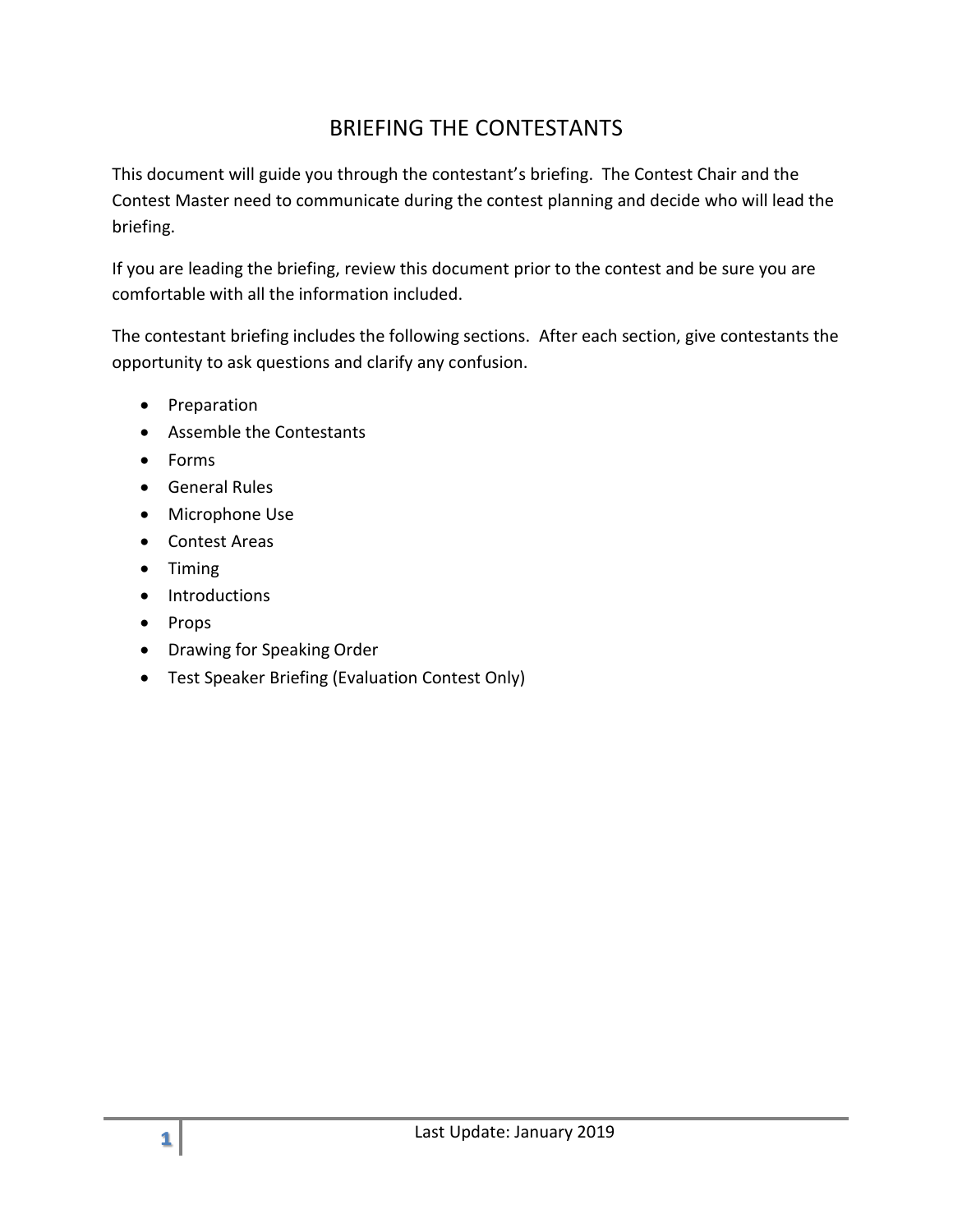## PREPARATION

- 1) Add the following information to your contest scripts:
	- The next level of competition to which the winners will be advancing
	- [Evaluation Contest] The test speaker's name and speech title.
	- [Table Topics Contest] The Topic. Be sure to read the Topic exactly the same for each contestant.
- 2) [Evaluation Contest] The test speaker must be anonymous until the contest begins. Brief the test speaker in private, following the instructions at the end of this document.
- 3) Review the Speech Contestant Profile forms for ideas of questions to ask during the contestant interviews.
- 4) Before beginning the briefing, find out the location of:
	- The speaking area
	- The timing lights
	- The staging area where contestants will wait before being introduced
- 5) Bring the following items to the briefing:
	- A copy of this "Briefing The Contestants" script
	- A copy of the contest script for each contest you will be leading. Be prepared to write the contestant speaking order and speech titles in each script.
	- A list of the contestants
	- Playing cards to draw for speaking position
	- Forms that contestants have completed prior to the contest
	- Extra copies of Speaker's Certification of Eligibility and Originality (Form 1183)
	- Extra copies of Speech Contestant Profile (Form 1189)
	- DISTRICT CONTEST ONLY Extra copies of Video Release Form (Form 1193)
	- A copy of the Speech Contest Rulebook (Form 1171)

# ASSEMBLE THE CONTESTANTS

- 1) Assemble the contestants together near the speaking area.
- 2) Confirm that the contestants on your list are in attendance.
- 3) Do not delay the briefing if a contestant is late.
- 4) If a contestant arrives after the briefing has started, allow the contestant to compete if:
	- All required forms are complete before the contest begins
	- The contestant agrees to waive the opportunity for a briefing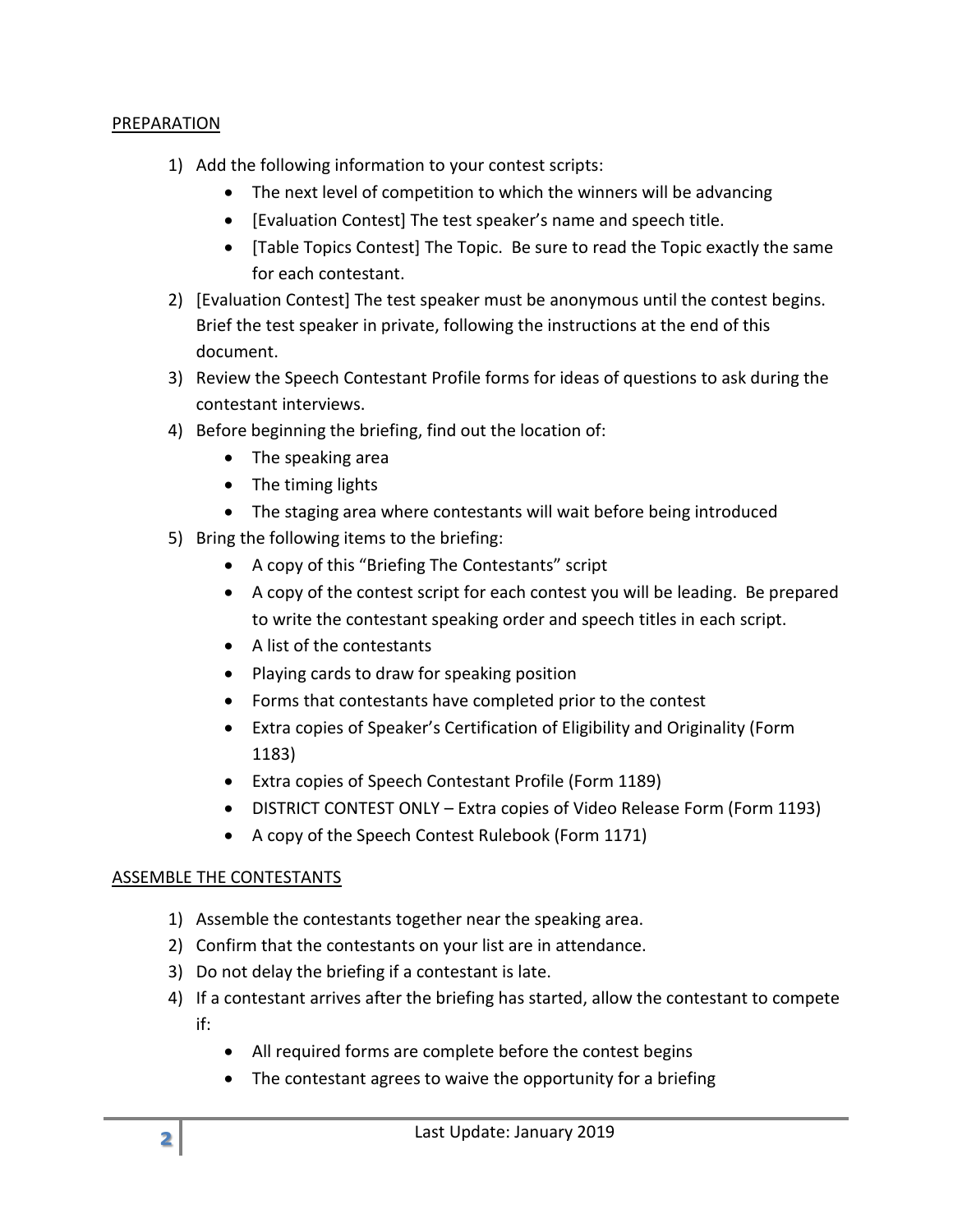# FORMS

- 1) Collect the required forms from each contestant.
- 2) Explain the purpose of each form and how it will be used.
	- Speaker's Certification of Eligibility and Originality (Form 1183)
		- o This form certifies that you are eligible to compete and your speech meets the originality requirements.
	- Speech Contestant Profile (Form 1189)
		- o The information you provided can be used during your interview after the contest.
- 3) Confirm that both forms have been signed and received from each contestant.
- 4) Keep the Speech Contestant Profile forms for your use during the contestant interviews.
- 5) Give the Eligibility and Originality forms to the Chief Judge after the briefing.

# GENERAL RULES

- 1) State that this contest will be conducted according to the current Speech Contest Rulebook.
	- Ask contestants if they would like to review the rulebook after the briefing (they should have received a copy prior to the contest).
- 2) Ask each contestant to remove their badges or any items that reveal their education level.
- 3) Photography: No one will be allowed to take a photograph while you are speaking.
- 4) Video recording is only allowed with your permission.
	- Ask any contestant who wants their speech recorded to raise their hand.
	- Ask each of these contestants where the recording equipment will be positioned.
	- Ask each of these contestants to confirm their permission to be recorded.
- 5) A contestant can be disqualified for one of the following four reasons:
	- You are not present when the Contest Master is introduced.
	- Your speech does not meet the timing requirements (which will be explained).
	- You are ineligible. Eligibility requirements are listed on the form you signed.
	- Your speech violated contest rules on originality. 25% of your speech or less may be devoted to quoting, paraphrasing, or referencing another person's content. Any quoted, paraphrased, or referenced content must be so identified during the speech.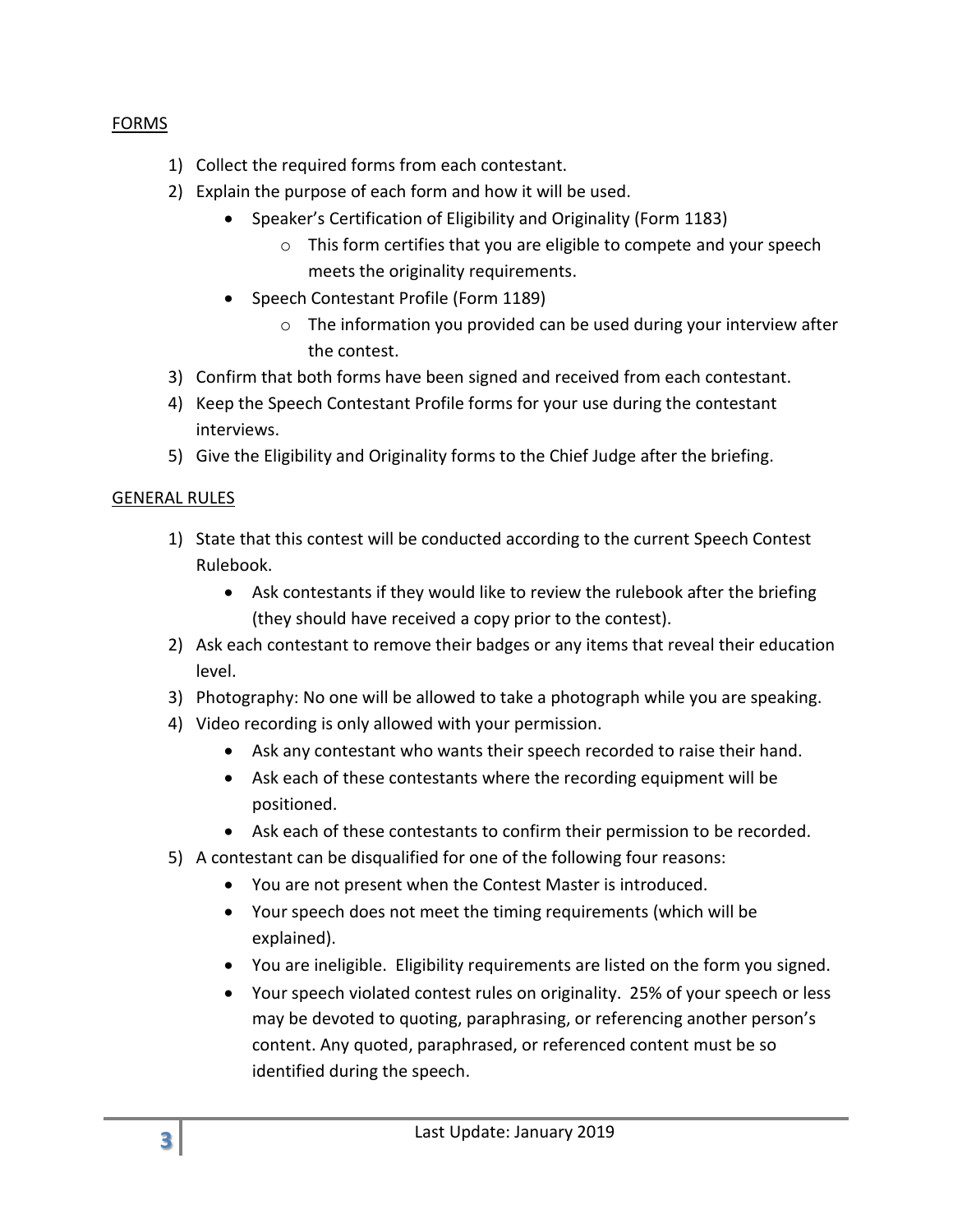6) Only voting judges and contestants can lodge a protest based on eligibility or originality. If you want to lodge a protest, you can inform me or the Chief Judge. The protest must be lodged prior to the announcement of winners.

## MICROPHONE USE

- 1) Skip this section if microphones will not be used.
- 2) Identify the sound station.
- 3) Before it is your turn to speak, you will need to visit the sound station and have the microphone equipment attached to your clothing.
- 4) For all but the Evaluation contest, the first contestant will go to sound station when the Contest Master announces the speaking order.
- 5) For the Evaluation contest, the first contestant will go to the sound station immediately when you re-enter the contest room after the five minute evaluation preparation time has elapsed. The Sergeant-at-Arms, who has your notes, will then escort you to the staging area.
- 6) Subsequent contestants in all contests will go to the sound station when the minute of silence is announced by the Toastmaster before it is their turn to speak.
- 7) As soon as the microphone system is affixed, proceed to the staging area.
- 8) We will now allow you a short time to practice. Those of you who want to practice, one at a time, have our sound person affix the microphone to your clothing, walk on/around the speaking area, and say a few words.
- 9) Allow time for contestants to practice.

## CONTEST AREAS

- 1) Identify the speaking area. Instruct contestants to stay within this area while speaking. Give contestants the option to walk around the speaking area to become familiar with the space.
- 2) Identify the staging area. Inform contestants that they will be asked to proceed to this area before their speech and stand for a minute of silence prior to their introduction.
- 3) Contestants in the Table Topics and Evaluation contests will need to leave the contest room until it is their turn to speak.
- 4) Inform the contestants that they will sit in the front row during the contest.
- 5) [For **Table Topics Contest**] The first contestant will go to the staging area when the speaking order is announced during the contest. All other contestants will be escorted out of the room and will leave their phones with the Sergeant-At-Arms. Each subsequent contestant will be escorted back to the contest room and proceed to the staging area before it is their turn to speak.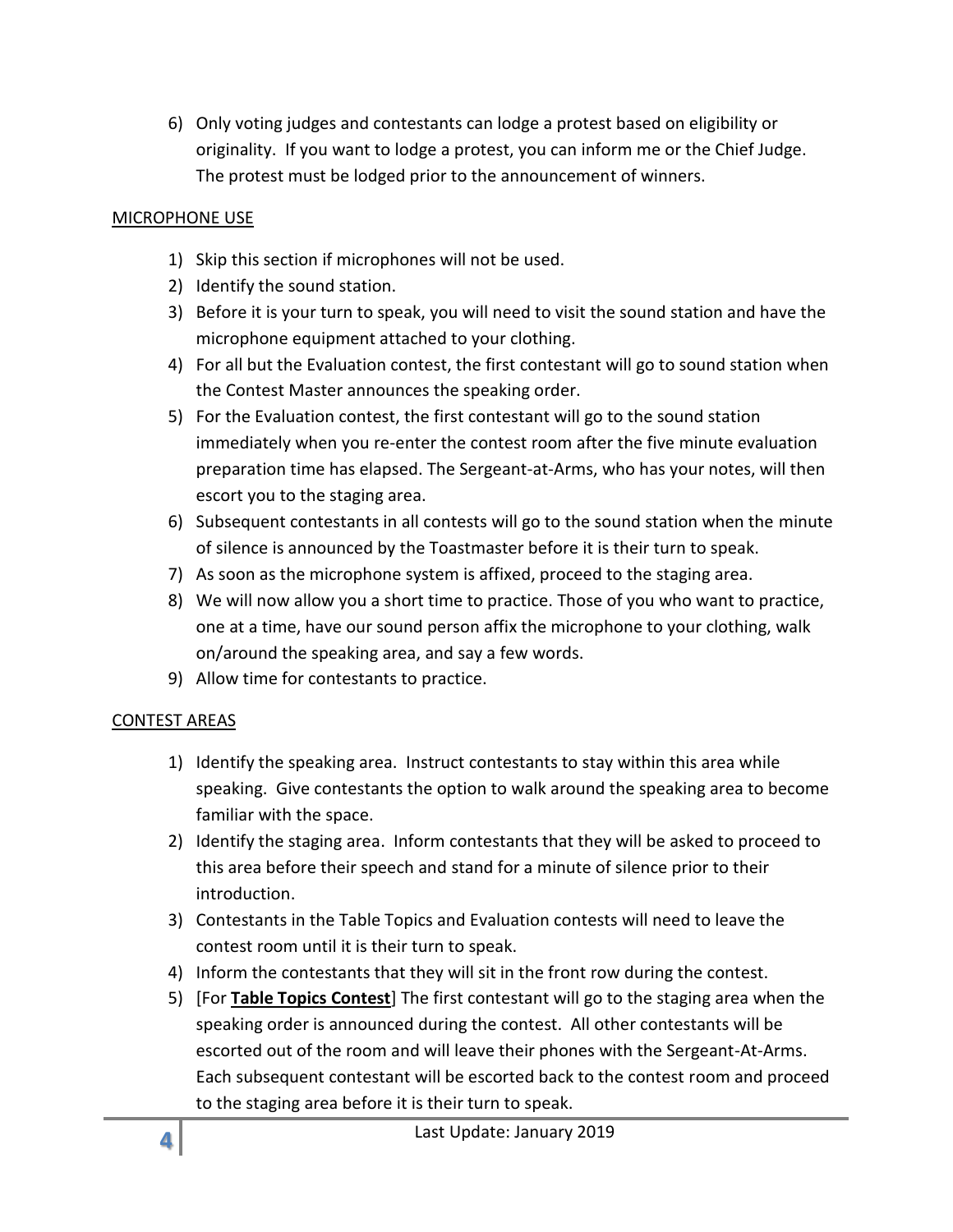- 6) [For **Evaluation Contest**] After the speaking order is announced, all contestants will stay in the room for the test speaker's speech. Each contestant will be provided with an Evaluation Contestant Notes form (Form 1177). Following the speech, the Sergeant-At-Arms will escort all contestants to another room and allow five minutes for you to write notes and prepare evaluations. After five minutes has elapsed, the Sergeant-At-Arms will collect all notes. The first contestant will be escorted to the staging area by the Sergeant-At-Arms, who will return the notes immediately before the contestant is introduced. Each subsequent contestant will be escorted back to the contest room and proceed to the staging area before it is their turn to speak.
- 7) [For **International Speech Contest** and **Humorous Speech Contest**] The first contestant will go to the staging area when the speaking order is announced during the contest. Each subsequent contestant will go to the staging area when the Contest Master announces that there will be one minute of silence before their turn to speak. All contestants can stay in the room during this contest.

#### TIMING

- 1) Share the location of the timing lights. Confirm that the lights are visible to all contestants. Any visually impaired contestant is permitted to request and must be granted a form of warning signal of his or her own choosing.
- 2) Before your speech, you will stand in the staging area for one minute of silence.
- 3) Explain that timing will begin with the contestant's first definite verbal/nonverbal communication.
- 4) Explain the intervals at which the lights will display for each contest.
	- International: Green at 5 minutes, Yellow at 6 minutes, Red at 7 minutes.
	- Table Topics: Green at 1 minute, Yellow at 1 minute 30 seconds, Red at 2 minutes.
	- Humorous: Green at 5 minutes, Yellow at 6 minutes, Red at 7 minutes.
	- Evaluation: Green at 2 minutes, Yellow at 2 minute 30 seconds, Red at 3 minutes.
- 5) Explain the timing requirements which must be met to avoid disqualification.
	- International: Between 4 minutes 30 seconds and 7 minutes 30 seconds
	- Table Topics: Between 1 minute and 2 minutes 30 seconds
	- Humorous: Between 4 minutes 30 seconds and 7 minutes 30 seconds
	- Evaluation: Between 1 minute 30 seconds and 3 minutes 30 seconds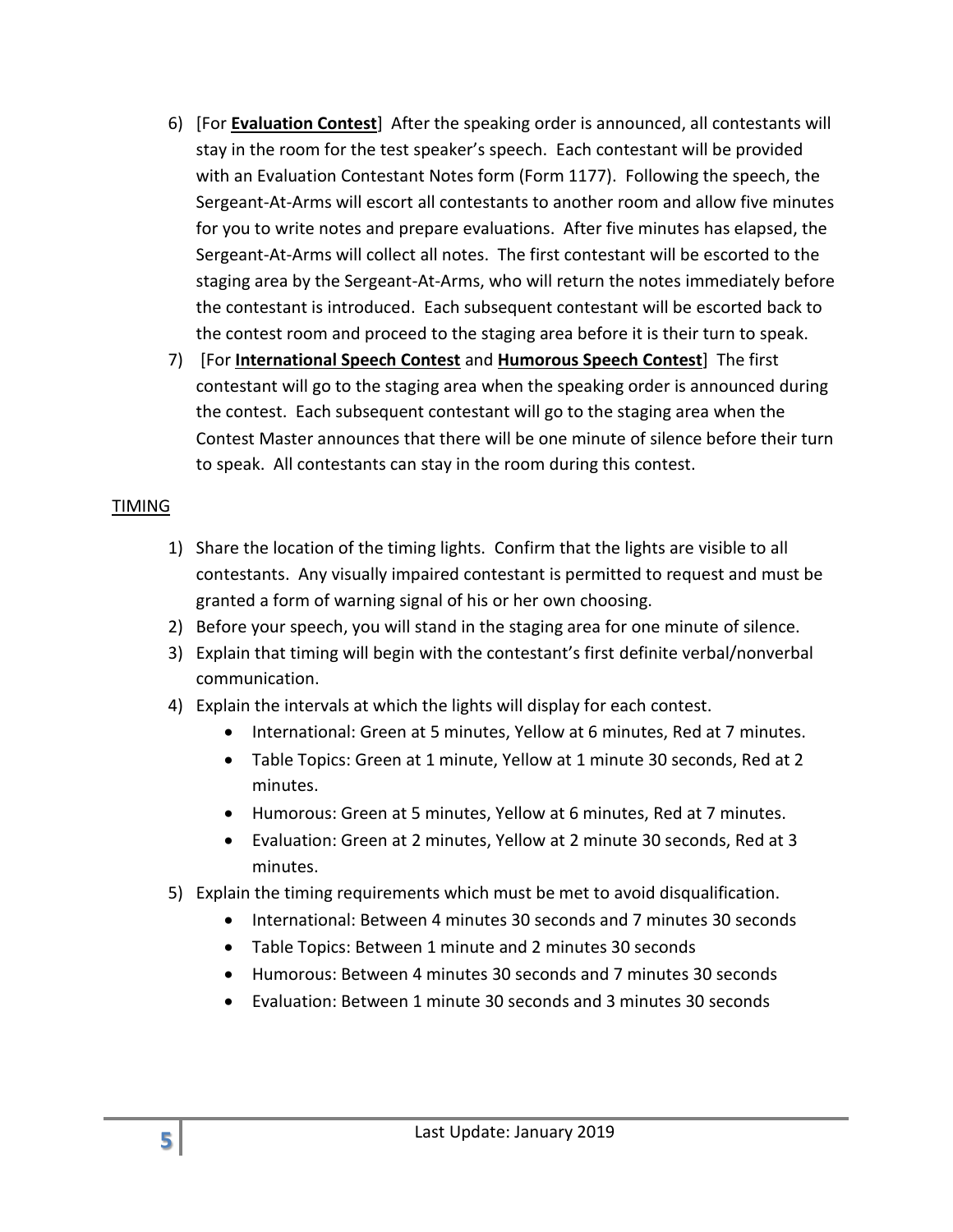### INTRODUCTIONS

- 1) Explain how contestants will be introduced.
	- International Speech: You will be introduced by your name, followed by your speech title. Your speech title will be repeated, and then your name will be repeated.
	- Humorous Speech: You will be introduced by your name, followed by your speech title. Your speech title will be repeated, and then your name will be repeated.
	- Table Topics: You will be introduced by your name, followed by the topic. The topic will be repeated, and then your name will be repeated.
	- Evaluation: You will be introduced by your name, and then your name will be repeated. The Sergeant-at-Arms will hand you your notes as you are introduced.
- 2) When you hear your name the second time, begin moving to the speaking area.
- 3) After your speech, exit the speaking area and return to your seat in the audience.
- 4) If you are using a lapel microphone system, return it to the sound station before sitting.

#### PROPS

- 1) Ask if any of the contestants giving prepared speeches will be using props in their speech.
- 2) If yes, explain that each contestant is responsible for setting up their own props during the minute of silence before their speech, and removing them during the minute of silence after their speech.
- 3) Ask any contestants who will be using props if they will require help from the Sergeant-At-Arms. If so, ask them to remain after the briefing and introduce the contestants to the Sergeant-At-Arms.

## DRAWING FOR SPEAKING ORDER

- 1) Complete the following steps to determine the speaking order for each contest.
- 2) Assemble all contestants to draw for speaking order.
- 3) Identify the contestant who will be Speaker #1.
- 4) Write down the speaker's name in the contest script.
- 5) Confirm the pronunciation of the contestant's name.
- 6) For prepared speeches, confirm the pronunciation of the contestant's speech title and write the title in the contest script.
- 7) Repeat steps 4-6 for each subsequent contestant.